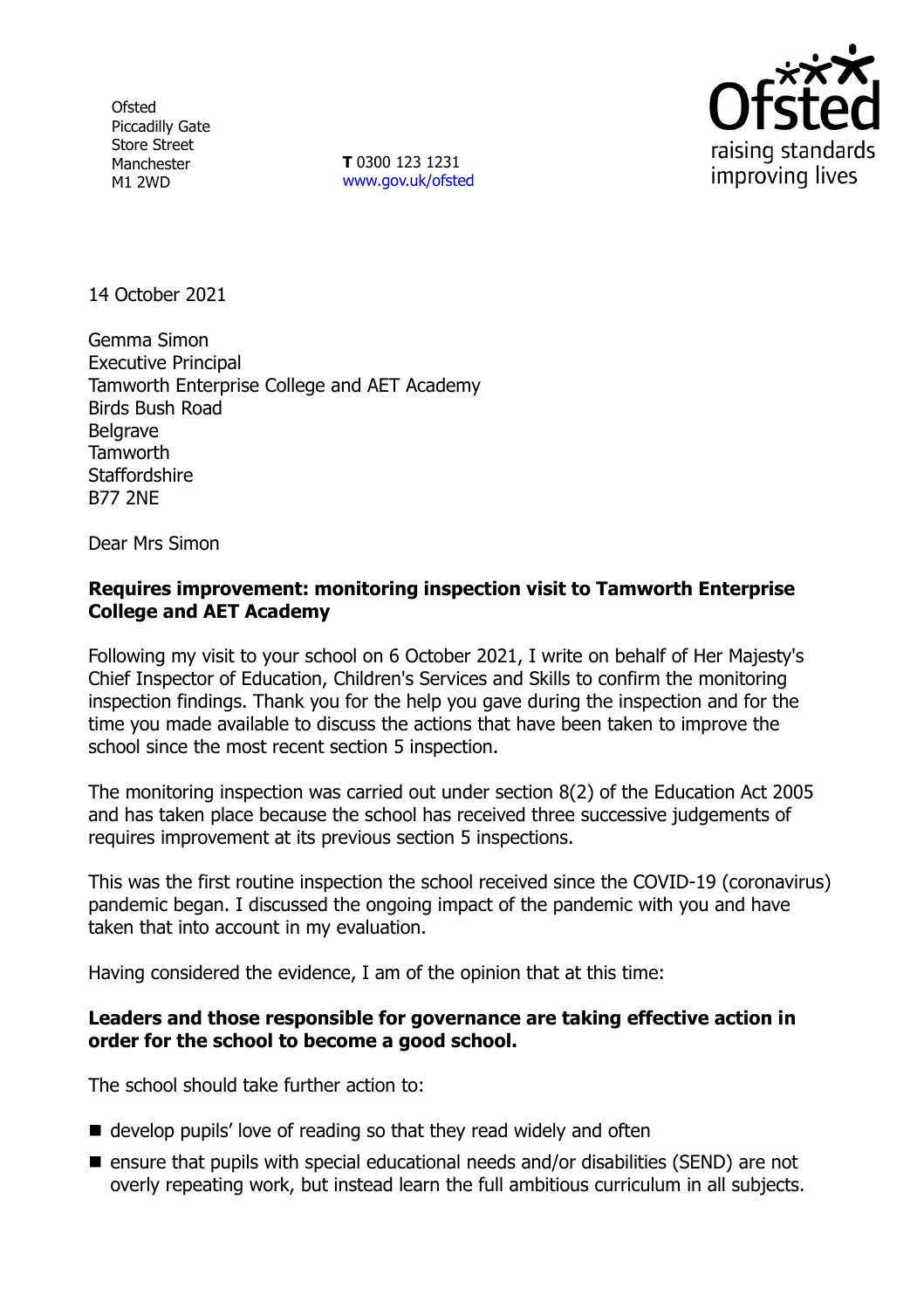

# **Context**

Since the previous inspection, there have been significant staff changes. In September 2019, you were appointed as executive principal. A new chair of the governing body was elected at this time.

In the 12 months that followed, you appointed a new leadership team. An extended leadership team was created in September 2020. This included the appointment of lead teachers in English and mathematics. The current special educational needs coordinator was appointed in September 2019.

At the beginning of the current academic year, several new teaching staff joined the school in a range of subjects. This is because some staff have left, but also because you were able to recruit additional teaching staff to strengthen the school. At the time of the inspection, the school was fully staffed.

COVID-19 has delayed the implementation of the new systems aimed at improving pupils' behaviour; however, these have now been introduced. It has also delayed leaders' work in improving literacy across the curriculum.

## **Main findings**

You and the leadership team are taking the fundamental actions needed to improve the school. You are taking the right steps, in the right order, at the right time. Leaders understand how the school has improved and where they need to improve further. Collectively, staff are making quick and effective progress. Leaders' plans focus on the right things and reflect a collective ambition for the school. Staff and pupils share this ambition. Pupils can see how the school has got better.

Leaders made improving the curriculum their highest priority. They have worked hard to develop curriculum plans that are coherent and well sequenced. Their work has been effective. Each subject has a 'big picture' of what pupils will learn, underpinned by detailed plans. Leaders have thought meticulously about how pupils' new learning builds on what they have learned before. For instance, in history, pupils draw on their knowledge of 'empire' from the Aztecs when learning about the British Empire. As a result, pupils can see how their learning is linked. This helps them remember the important information from their lessons.

As well as thinking about what pupils will learn, leaders have thought about how pupils will learn it. You have introduced some whole-school approaches, but leaders have adjusted these in each subject to make them work well. For instance, all subjects have introduced 'green sheets'. These are questions designed to help pupils review what they have learned. However, there is no prescribed approach to how subjects design and use these. In mathematics, leaders have carefully chosen multiple choice questions that help identify pupils' misconceptions. Teachers and pupils use these well. Consequently, teachers better understand what pupils know and remember.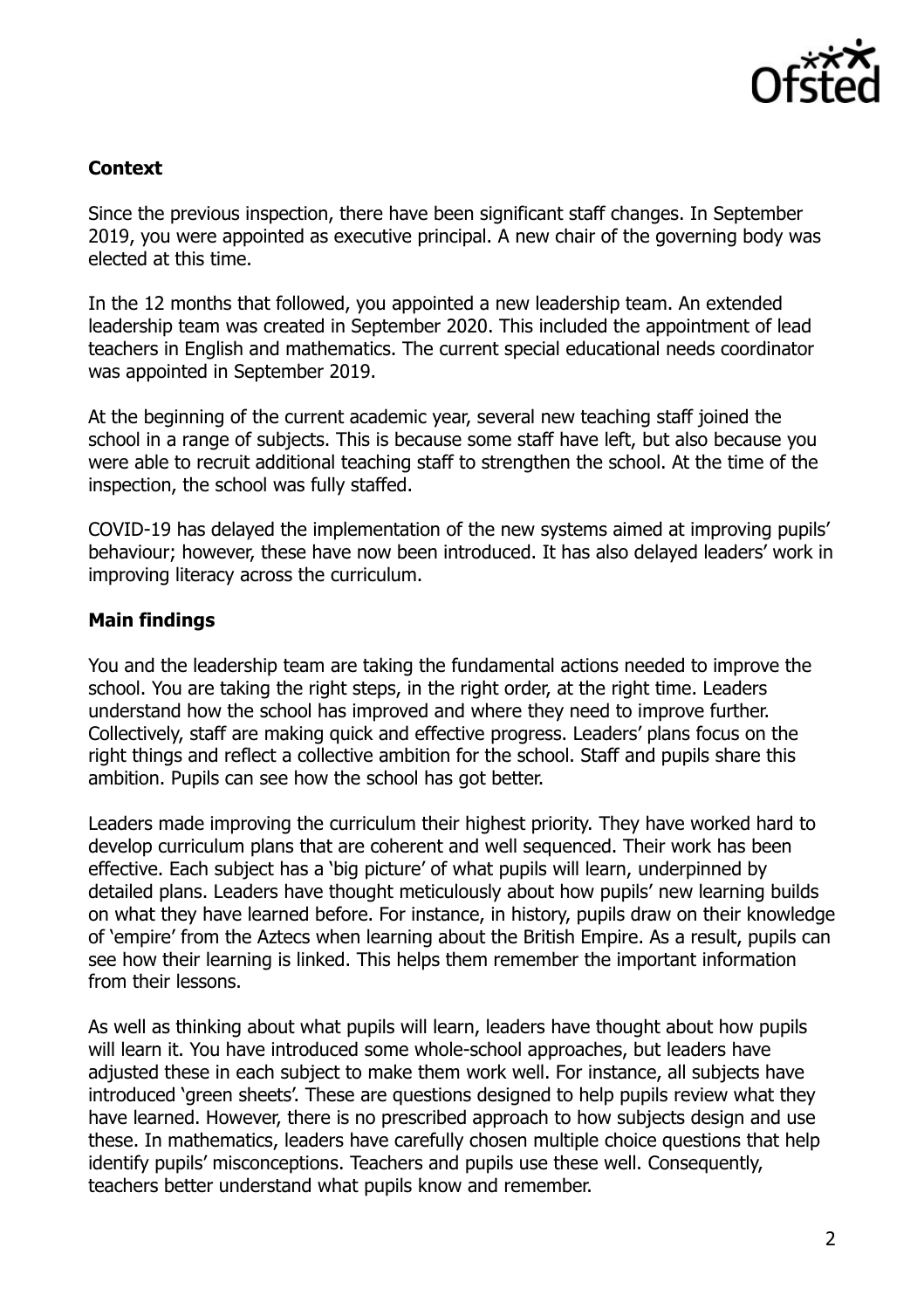

Staff are ambitious for pupils with SEND. Leaders expect pupils with SEND to learn the same curriculum as other pupils. However, this is not consistently so. In a small number of lessons, rather than being supported to learn the curriculum, pupils with SEND are revisiting learning that they already know well.

Leaders' actions to improve pupils' behaviour are effective. Pupils know and understand the rebranded school values of 'respect, relationships and responsibility'. These have quickly become part of the school culture. Leaders are teaching pupils about good behaviour through a well-thought-out programme. They are focusing on improving behaviour rather than simply punishing pupils. Pupils say that behaviour has improved. They are correct. If pupils' behaviour falls below the level expected, staff work with them to help them put it right. Leaders know there is more to do to support a small number of pupils that need extra help to improve their behaviour. They know how they will do this, and this work is well underway.

Pupils are polite and well mannered. They are proud of their school. Staff and pupils work together in an atmosphere of tolerance and kindness. Leaders have removed many of the barriers that could cause conflict and slow learning. For instance, by making sure all pupils have the equipment they need for lessons. Pupils trust their teachers to treat them fairly and with respect. Staff celebrate pupils' success. As a result, classrooms are increasingly calm and settled. Pupils' want to learn and can learn.

Since the last full inspection, leaders have acted swiftly to make sure that pupils attend school well. COVID-19 has challenged leaders further in this regard. Leaders are working with pupils and their families on an individual basis when they identify issues. More widely, all staff continue to promote the importance of pupils' attendance. This is a collective effort. As a result, pupils are attending well.

Before the pandemic, leaders were working to make sure that literacy and reading were prominent in curriculum plans. Your current plans reflect the importance of continuing this work. Leaders have identified the need for all pupils to read widely and often so that they develop a love for literature. You rightly recognise that there is much to do to bring this to fruition.

Many staff are relatively new to the teaching profession or subject leadership. You have made sure that staff induction and training are well planned. Subject teachers have time to discuss how to teach the curriculum. A network of teachers from across the multiacademy trust provide support to them. Staff feel valued and trusted. As a result, they are flourishing as they grow into their roles.

## **Additional support**

The multi-academy trust has been effective in supporting curriculum improvements. You have made good use of expertise from schools within the trust. Curriculum leaders are part of wider subject networks and they benefit from this support. They draw on others'